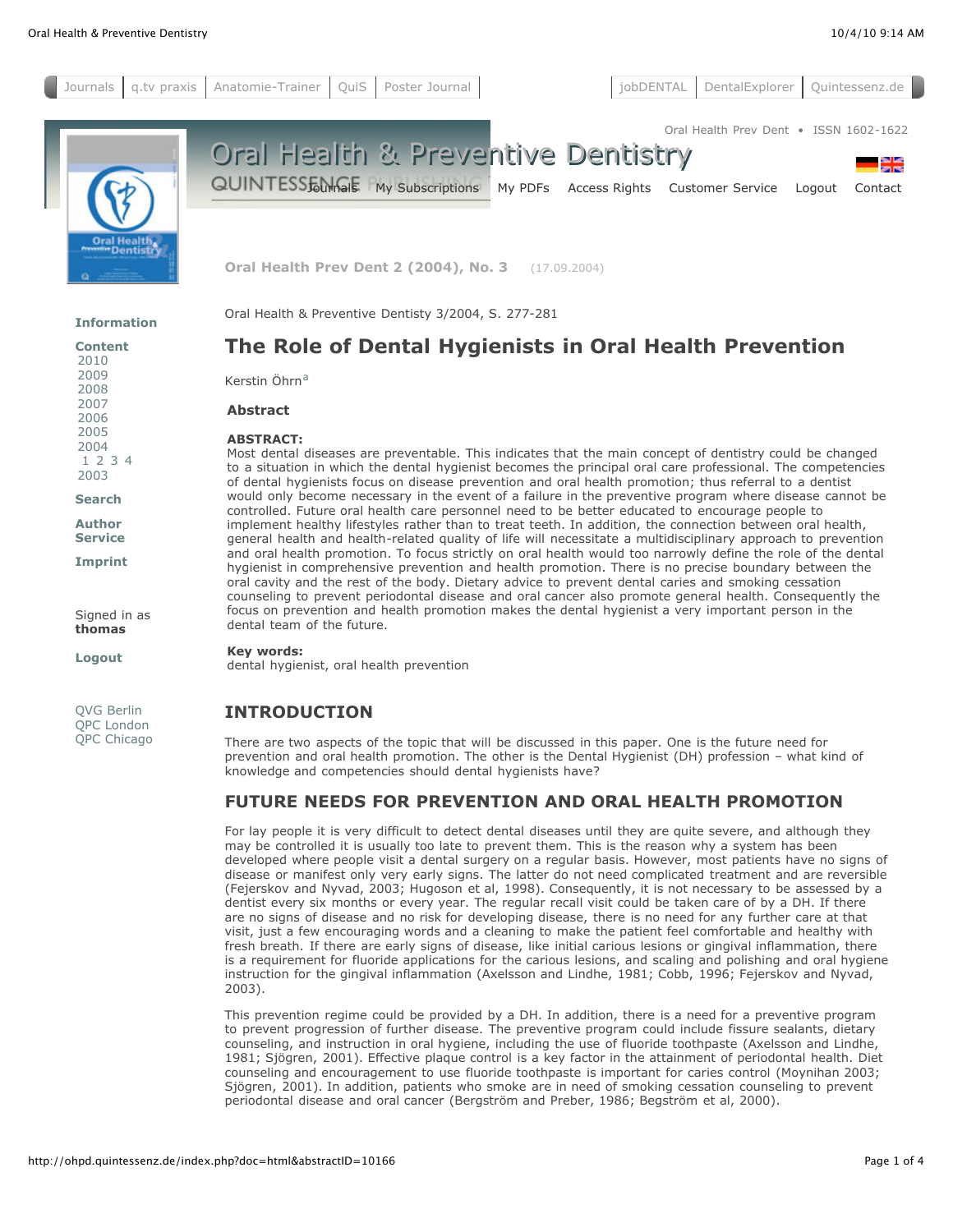Referral to a dentist is necessary if there is evidence of more severe disease that requires restorative treatment or more complicated periodontal treatment. Sometimes there could also be a requirement to refer the patient to another health care provider like a physiotherapist, a nurse or a physician. Even if there are wide varieties of different sophisticated treatments for oral diseases, basic prevention is still the most important element – good oral hygiene including fluoride toothpaste, good dietary habits, and no smoking. The major challenge is convincing the patient to comply, which means that knowledge of behavioral science is as important as knowledge of dental or dental hygiene sciences. The DH has the relevant education regarding patient communication and motivation (Blitz and Hovius, 2003; Rich 2003). Many patients feel very confident about discussing their oral hygiene problems with a DH, who has time put aside for this and invites the patients to ask questions (Berndsen et al, 1993).

When looking at WHO goals for 2010 and 2025, it is obvious that patients could achieve all these goals in collaboration with the DH. WHO goals for dental caries are: 90% of 5-year-old children to be caries free; no more than 2 DMFT at 12 years-old; 75% of the population to be caries inactive at 20 years. The goals for periodontal disease are that 75% of 20-year-old adults should not develop destructive periodontal disease. WHO goals for 2025 are broadly similar to 2010, but with somewhat better figures. All the goals are achievable through health promotion and disease prevention. The DH is the only health care professional and member of the oral health team whose primary function continues to be the prevention of oral disease and promotion of well-being (IFDH, 1995). There is no rationale for a dentist to supervise or direct a DH or to examine patients before they visit a dental hygienist (Manga, 1997). With a more collaborative model, which has evolved over the years DHs should work as primary health care providers. In a study by Axelsson and co-workers patients who regularly visited a DH kept their teeth and gums healthy over the years (Axelsson et al, 1991).

Dental caries has declined and a new philosophy for treatment, minimally invasive dentistry, is in place (Ericson, 2004). Drilling will probably become increasingly rare and the new caries removal and cavity preparation methods and new adhesive materials used for filling may be tasks for DHs in the near future (Ericson, 2004). However, it is important to point out that the main task for a DH is prevention and that initial carious lesions will require attention and monitoring throughout the patient's lifetime. There is scientific evidence that DHs can diagnose carious lesions with the same accuracy as dentists and DHs have even documented more initial carious lesions than dentists (Öhrn et al, 1996).

Most gingivitis can be prevented by optimal oral hygiene, and it has been conclusively demonstrated that the large majority of periodontal problems can be treated using non-surgical, conservative approaches (Cobb, 1996). The majority of oral diseases may be prevented by having a healthy lifestyle. However, there is a lack of knowledge about how to change lifestyles and how to promote health and well-being, and most chairside methods are only of short-term benefit. Many people value health very highly but are less prepared to change their lifestyle to promote health; and very often people expect prevention to be free of charge (Kaplan et al, 1993). A healthy oral cavity not only functions well but is also aesthetically pleasing for patients. The trend towards an increase in public awareness for oral health preventive measures may lead to sustained health improvements and a greater satisfaction with health-related quality of life.

### **THE DENTAL HYGIENIST PROFESSION**

From an international perspective, the DH profession is fairly young but it exists in all parts of the world, if not in all countries (Darby and Walsh, 2003a). The International Federation of Dental Hygienists (IFDH) consists of members in 23 countries worldwide. If we look back to FDI Basic Facts from 15 years ago there are many countries that claim to have established the dental hygienist profession (FDI Basic Facts 1990). However, as there is no global agreement exactly how to define a Dental Hygienist, we do not know if all those countries really have one that IFDH would consider as a DH profession. The 23 member countries in the IFDH reflect the diversity of a global profession that encompasses practice within the dental team in private and public environments, community health, education, research, care for special needs patients, and many other areas of health promotion. While this diversity offers a valuable richness of experience, it can also provide a lack of consistency when identifying the international perception of the dental hygiene profession.

IFDH adopted a definition of a dental hygienist in Ottawa 1989 as follows:

"Dental Hygienists are health professionals who have graduated from an accredited school of dental hygiene. Through clinical services, education, consultative planning and evaluation, they seek to prevent oral disease, provide treatment for existing disease and assist people in maintaining an optimum level of oral health. Their primary concerns as health professionals are the promotion of total health through the prevention of oral disease" (Blitz and Hovius, 2003). This is a global description of a DH and contains no details of tasks performed. That is an important difference because, depending on research findings and experiences, theory and clinical practice develop and change, meaning that a certain task may not be relevant after a while. Other tasks may not have existed during basic education but can be developed some years later. For this reason it is up to the DH to practice evidence-based dental hygiene.

At the lowest level dental hygiene is studied at a technical college, but in some countries it consists of university-level training with academic degrees. It is of crucial importance that the training will become university-level with academic degrees, because that will help bring about full recognition of the profession. The duration of DH training ranges from 2–4 years and the clinical element of the training varies from 25 to 50%. In some countries there are possibilities of further studies to receive a Baccalaureate, Masters or PhD degree, in Dental Hygiene, Oral Health or Caring Sciences, which is a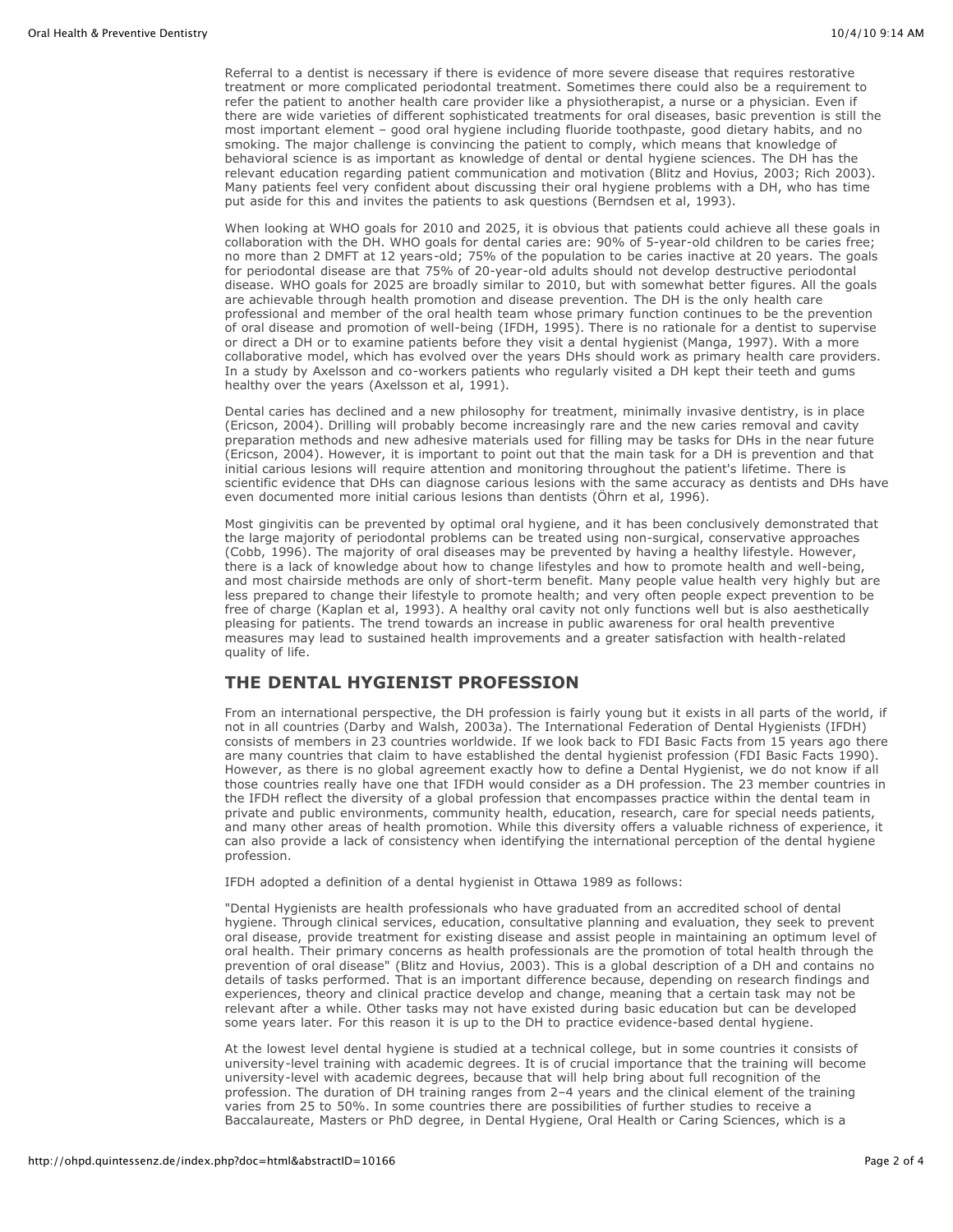necessary development for evidence-based prevention and oral health promotion (Johnson, 2003; Luciak-Donsberger, 2003).

The population per DH, which indicates service accessibility, reveals a large variation between countries. The USA has 2,000 inhabitants per DH compared to Austria which has 800,000 inhabitants per DH. In many countries there are no DHs at all. There is also a large DH per Dentist difference between countries, which indicates technical efficiency. In Canada and USA there is one Dentists per DH compared to Italy where there are 17 Dentists per DH (Johnson, 2003). There is a need for a better balance between DHs and Dentists based on the importance of oral health promotion and disease prevention.

The technical skills and supportive cognitive development in dental hygiene are based on many different theories from many disciplines. The most well known conceptual model proposed for dental hygiene is the 'Human needs' conceptual model by Darby and Walsh (2003b). They have defined Dental Hygiene as: "the field of study for the profession" and "the study of oral health practices and the management of adaptive behaviors required to perform these practices in order to assist clients in fulfilling their human need for wellness." Dental hygiene involves assessment, diagnosis, planning of intervention and evaluation, through oral disease prevention, health promotion, treatment and collaboration. The paradigm includes: client, environment, health/oral health, and actions of DHs. This means that the definition of health, and specifically oral health, is an important issue for the profession (Walsh and Darby, 2003; MacDonald, 2003; Gift, 1996). The aim is mainly to prevent oral diseases and to assist people in maintaining an optimum level of oral health.

Notwithstanding the fact that DHs are mostly focused on early signs of dental caries and periodontal disease, the above-mentioned definition also includes the provision of treatment for existing diseases. However, there is no exact border line between prevention and treatment of early signs of disease because all biological processes progress continuously. Thus, at a certain point someone will diagnose its status as abnormal. The more complicated signs of disease and more complicated cases will require to be treated by a dentist, who has the relevant education in dental sciences.

Obviously a DH should assess the oral status from a dental hygiene perspective, which covers the list included in the guidelines for 2-, 3-, and 4-year DH education programs that were adopted by IFDH 2001 (Blitz and Hovius, 2003). The following should be viewed as a list of examples of a broad competence rather than specific tasks: review and evaluate medical, dental and social history; record vital signs; perform extra/intra oral examination including periodontal and dental examination; take, interpret and discuss radiographs with a dental practitioner; take and record indices; perform risk assessment (e.g. tobacco, systemic diseases, etc.) and management; and assess psychological and cultural attitudes towards health.

The implementation phase includes: infection control, periodontal debridement and scaling, pain management, application of chemotherapeutic agents and pit and fissure sealants, fluoride therapy, polishing, care of prosthetic devices, care and maintenance of restorations including dental implants, health education and preventive counseling at individual and community level, nutrition counseling, orthodontic functions, and services for special needs patients. Finally, a very important part is to evaluate previously provided prevention and treatment, otherwise it is impossible to know if the prevention and treatment have been effectively implemented. At the evaluation stage it may be obvious that surgery, restorations or other more complicated treatments are necessary, indicating that it is time to refer the patient to a dentist. However, after surgery or implants or any other treatment provided by a dentist, the patient may return to the DH for implementation of the maintenance phase.

The DH also has a role in prevention of other oral diseases like oral cancer, where smoking cessation counseling plays an important role. Smoking is a severe risk factor for many diseases including periodontal disease. Smoking cessation counseling appears to be more and more important. DHs are health care providers, who meet their patients regularly and are competent to discuss behavioral changes and therefore represent an excellent resource in this area. Quitting smoking will also help to prevent general diseases and thus DHs should focus not only on the oral cavity but also adopt a holistic view.

The connection between oral health, general health and health-related quality of life necessitates a multidisciplinary approach to oral health status. Smoking cessation is an example of that. In addition, there is considerable ongoing discussion about the connection between oral diseases and general diseases (Renvert, 2004; Scully and Cawson, 1998; Öhrn et al, 2001).

Future oral health care providers need to be better educated to encourage people to implement healthy lifestyles and not just to treat teeth. Most people in our generation will develop and die from lifestylerelated illnesses. These are associated with diet, alcohol, tobacco and exercise, all with the exception of exercise, integrated with oral health and oral diseases. But people in general will keep their teeth nice and healthy, be free from pain and stress, feel safe, and be capable of eating, and gain appreciation and respect. That is why oral health care will be of great importance in the future.

### **REFERENCES**

- 1. Axelsson P, Lindhe J. Effect of oral hygiene and professional tooth-cleaning on gingivitis and dental caries. Community Dent Oral Epidemiol 1981;6:251-255.
- 2. Axelsson P, Lindhe J, Nyström B. On the prevention of caries and periodontal disease. Results of a 15-year longitudinal study in adults. J Clin Periodontology 1991;13:182-189.
- 3. Bergström J, Eliasson S, Dock J. A 10-year prospective study of tobacco smoking and periodontal